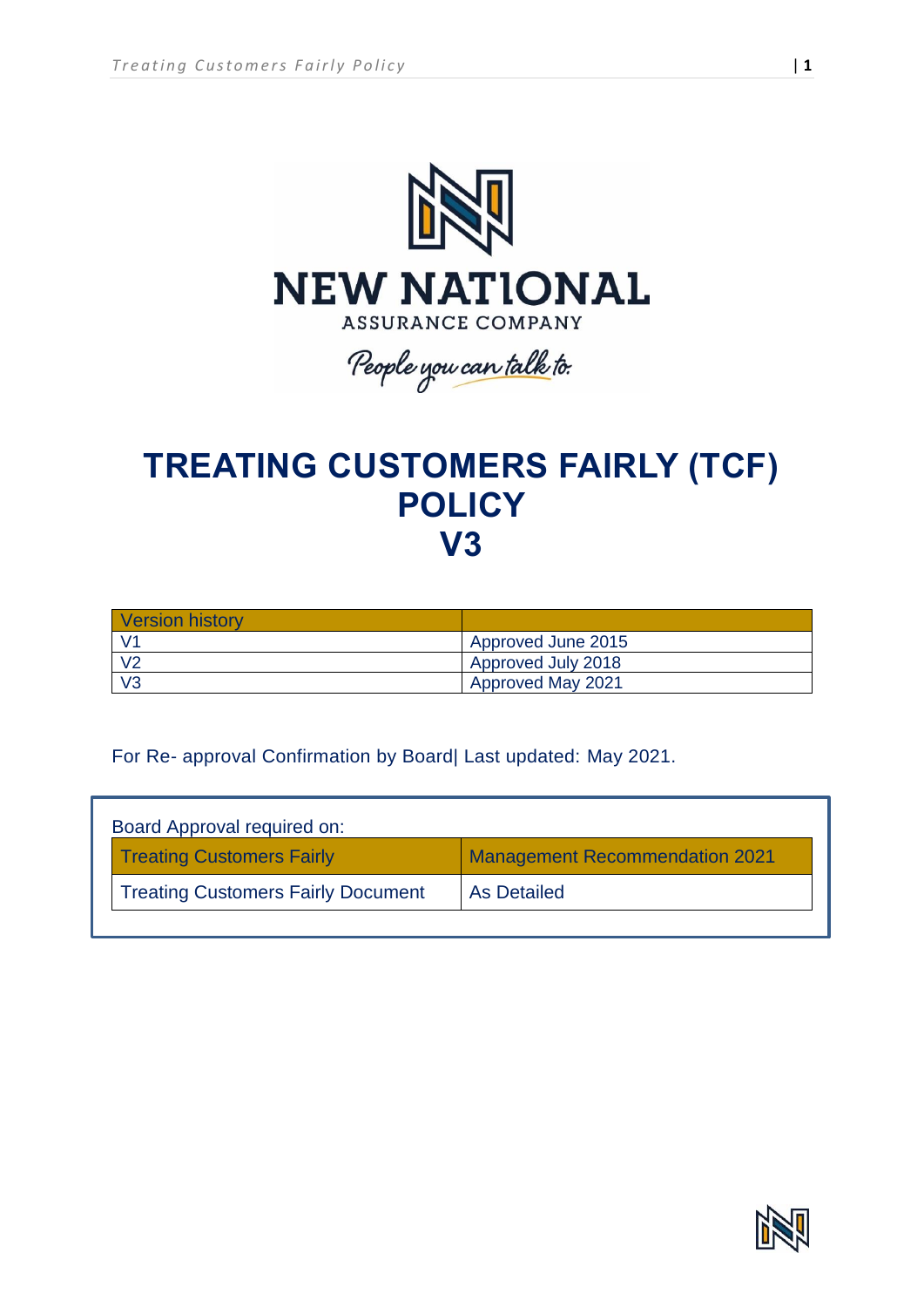# **TABLE OF CONTENTS**

| 1. INTRODUCTION                 |   |
|---------------------------------|---|
| 2. FSCA AND TCF                 |   |
| 3. THE OUTCOMES OF TCF          | 3 |
| 4. THE IMPLEMENTATION OF TCF    | 4 |
| <b>5. TCF CULTURE FRAMEWORK</b> | 6 |

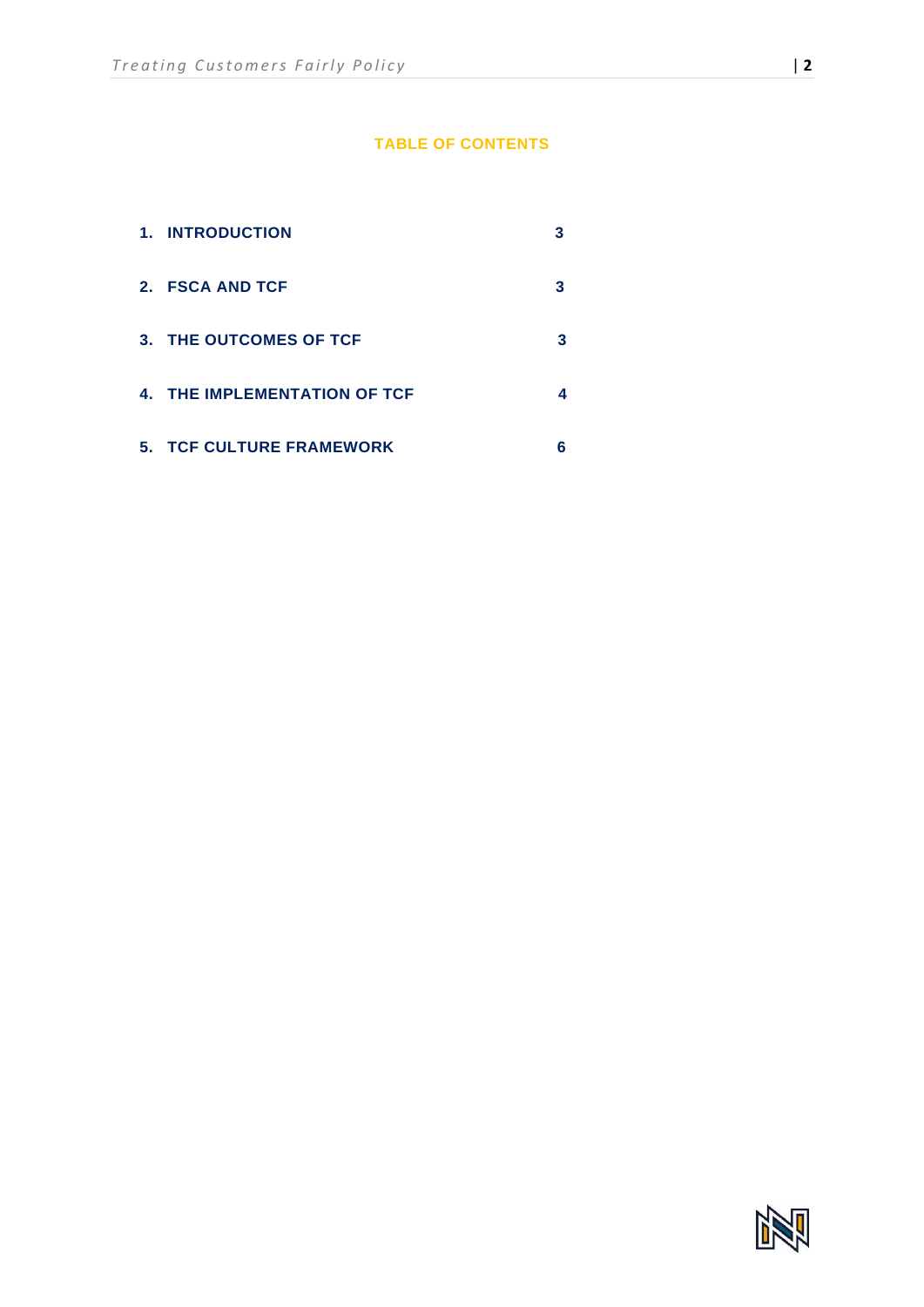### **1. INTRODUCTION**

Treating Customers Fairly (TCF) is an outcome based regulatory approach that seeks to ensure that specific, clearly articulated, fairness outcomes for financial service consumers are delivered by regulated firms.

The management of New National Assurance Company (NNAC) took a decision to formally adopt the TCF outcomes into our business. We have also ensured that our Binder holders and brokers adopt the TCF policy. Our focus on client satisfaction has become deeply entrenched in our business philosophy, ethos, and culture. The focus is boldly demonstrated through the integration and embedding of the principles of Treating Customers Fairly (TCF) in our Company and our relationship with stakeholders.

The responsibility in ensuring that the principles of TCF are always practiced, in any form of client engagement vests with every employee within our Company and each binder holder that we contract with.

We are a client-based business with the end customer being the forefront of all decisions and product development.

#### **2. THE FSCA AND TCF**

The Financial Services Conduct Authority (FSCA) formed the basis of the TCF framework. All organisations, specifically those authorised under the the FSCA, are required to embed the TCF principles in governance processes, frameworks and furthermore to demonstrate that they measure their behaviour against these key principles, to manage conduct risk and protect their clients.

## **3. THE OUTCOMES OF TCF**

The six TCF principles have been adopted within NNAC across all business practices, governance and day to day processes.

#### **Outcome 1:**

The client can be confident that they are dealing with a company which has embedded the fair treatment of clients into its culture.

#### **Outcome 2:**

Products and services marketed and sold are designed to meet the needs of identified client groups and are targeted accordingly.

#### **Outcome 3:**

Clients are provided with clear information and kept appropriately informed before, during and after the point of sale.

#### **Outcome 4:**

Where advice is offered, the advice is suitable and takes into account the client's individual circumstances and needs.

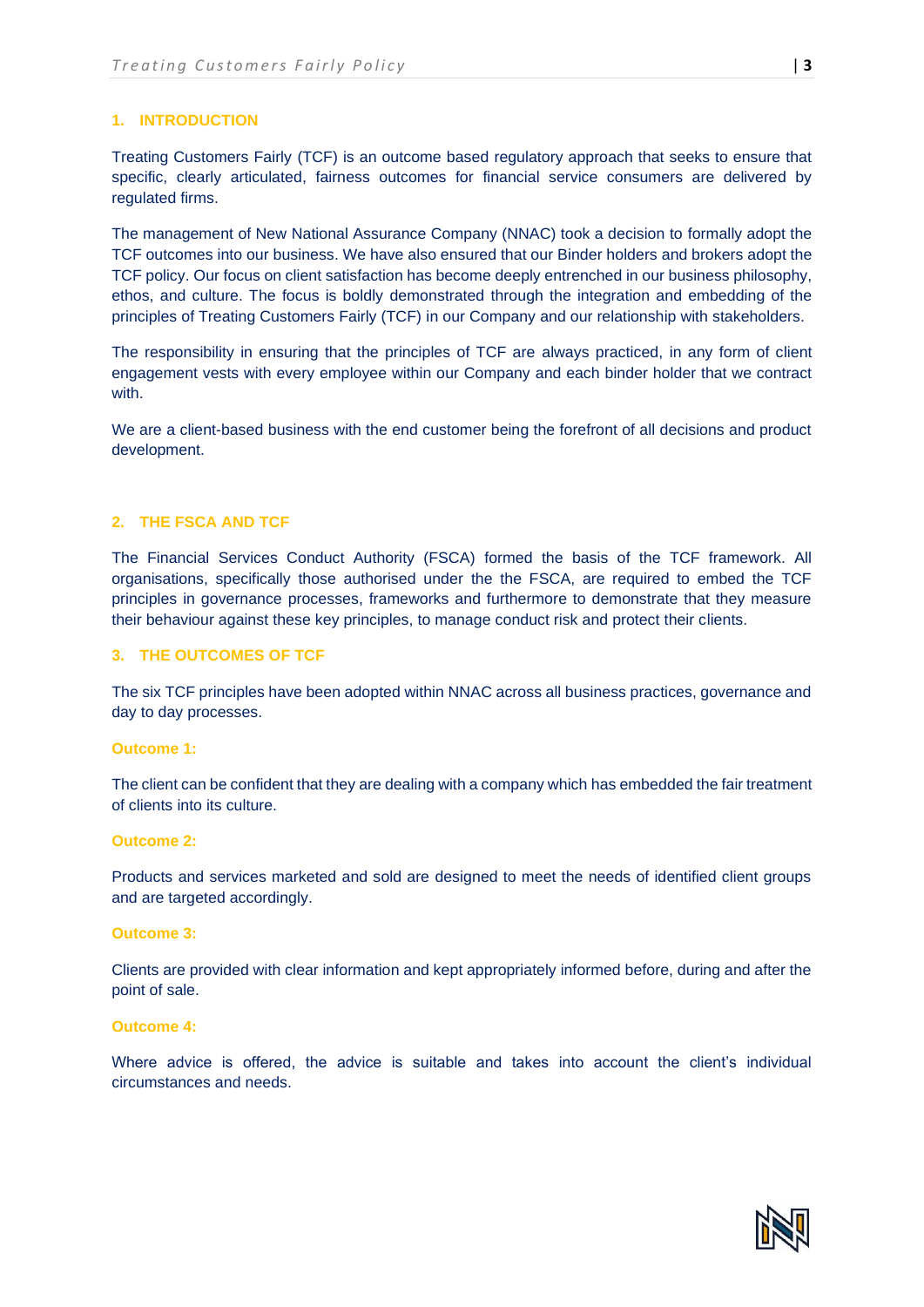## **Outcome 5:**

Clients are provided with products that perform as they have led to expect, and the associated service is at an acceptable standard and what they have been led to expect.

## **Outcome 6:**

Clients will not face unreasonable post-sale barriers to change products, switch providers, submit a claim or make a complaint.

## **4. IMPLEMENTATION OF TCF**

**OUTCOME 1**

**The client can be confident that they are dealing with a company which has embedded the fair treatment of clients into its culture.**

- We ensure fair treatment of all clients and will continue with this existing client service culture throughout its business.
- All staff will treat clients as they would want to be treated.
- Through its client interaction and service delivery, we will ensure that we render services to the client that is honest and fair, with skill, care, and diligence and in the best interests of the client and integrity of our Company.
- We have an updated complaints process which gives our clients the platform to raise their complaints with the expectation that they will receive an independent assessment and fair outcome of the complaint.

#### **OUTCOME 2**

**Products and services marketed and sold are designed to meet the needs of identified client groups and are targeted accordingly.**

- NNAC has made changes to simplify the product and policy wording.
- Our representatives ensure that they understand the client's financial product need by performing a needs analysis for each client in order to obtain information from the client regarding their financial position, product need and objectives.
- Our products target specific markets.
- Monitoring tools inform us if a product has shortcomings which we then address immediately.
- We ensure that all representatives have a thorough knowledge of the products offered. We further ensure that all new representatives are trained in the products offered.

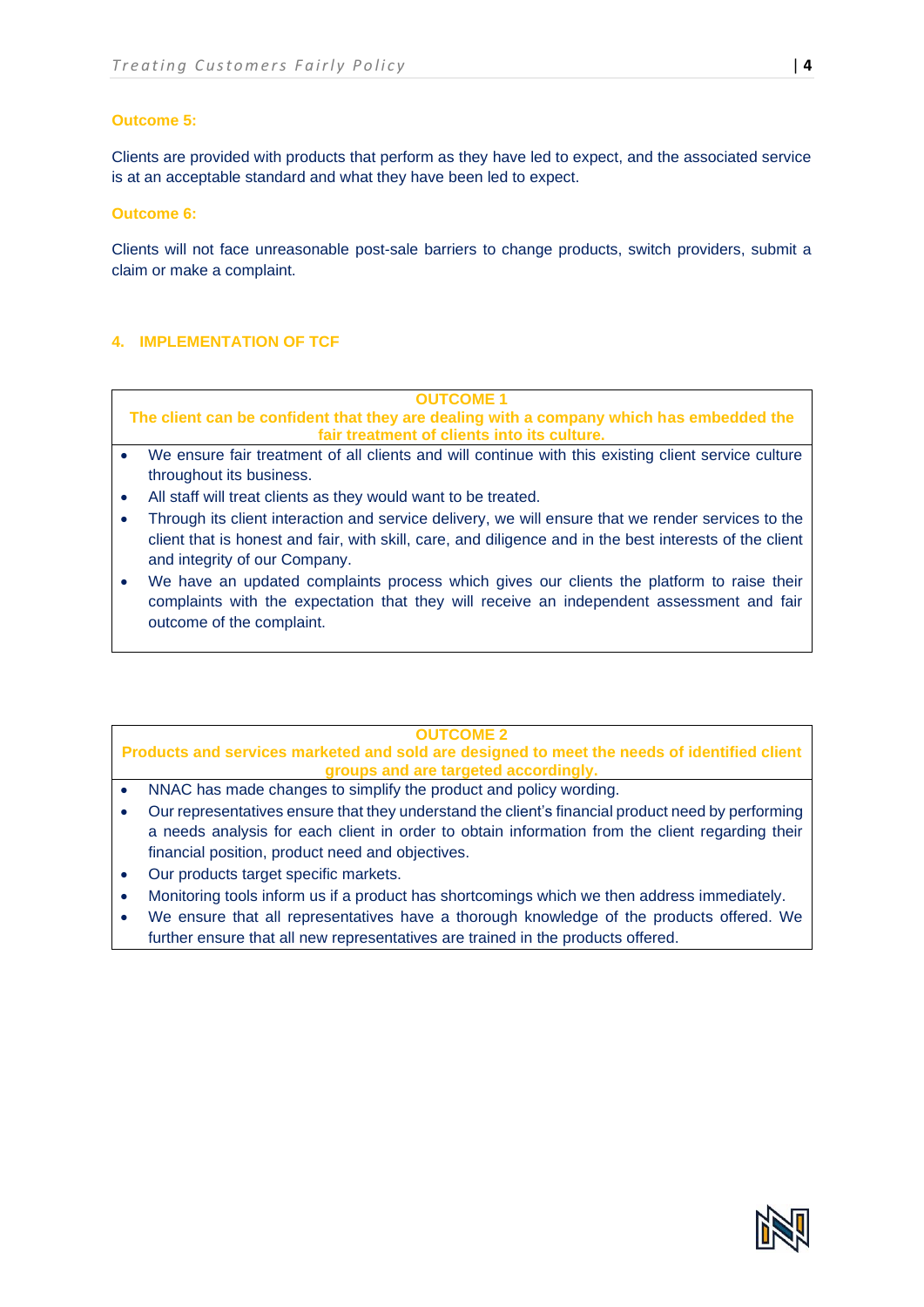## **OUTCOME 3**

**Clients are provided with clear information and kept appropriately informed before, during and after the point of sale.**

- Clients are fully informed of all pertinent policy terms and conditions.
- Our representatives are encouraged to explain products using plain language to avoid confusion, provide information which is factually correct and adequate and appropriate in the circumstances.
- We have addressed excess structures which were previously raised as an issue. We have also introduced excess alternatives, i.e., option to reduce or excess waiver.
- Clients are provided with a comprehensive policy pack which includes the policy schedule and wording.
- Records of the sale proposal are maintained by the broker and monitored by the insurer.

### **OUTCOME 4**

**Where advice is offered, the advice is suitable and takes into account the client's individual circumstances and needs**

- We ensure that all staff, within the Company and in the employ of our brokers and binder holders are properly trained and have the competence to sell and provide advice on our products.
- Telephone calls are recorded which enables us to review the advice given to clients and ensure that it is in keeping with TCF.
- Product training is held to ensure that brokers understand our product and ensure that it is sold properly.
- Our registered representatives must always understand the client's needs and their financial situation, to ensure that we are able to make appropriate recommendations.
- We are also committed to ensuring that our representatives meet the requirements set out in section 7 (1) (b) of the FAIS Act as well as any fit and proper requirements prescribed under the FAIS Act, including but not limited to the FAIS product knowledge and competency requirements.
- We also have processes in place to conduct due diligence before contracting with a new intermediary to ensure that they are licensed as financial service providers and authorised to render financial services in respect of the policies that will be offered.
- This is done in accordance with section 8 of the FAIS Act to satisfy ourselves that the independent intermediary and, where applicable, any person's rendering services as intermediary on the independent intermediary's behalf meet the FAIS product knowledge competency requirements.

## **OUTCOME 5**

**Clients are provided with products that perform as they have led to expect, and the associated service is at an acceptable standard and what they have been led to expect.**

- We ensure that products that are sold to the client perform in accordance with the advice given to the client.
- We will monitor the service offered by our representatives and ensure that it is to the satisfaction of the client.
- We have a complaints process which is assessed regularly to ensure that solutions are provided where necessary.
- NNAC also conducts annual reviews on Binder holders to ensure that they remain compliant with the applicable legislation and to ensure that the products and services offered remain acceptable and suitable for the target market concerned.
- To ensure that clients are not provided with misleading information or misrepresented facts, we have policy documents in place which serves as a guide. The policy document has been drafted in relation to the Policy holder Protection Rules for Short term insurance.